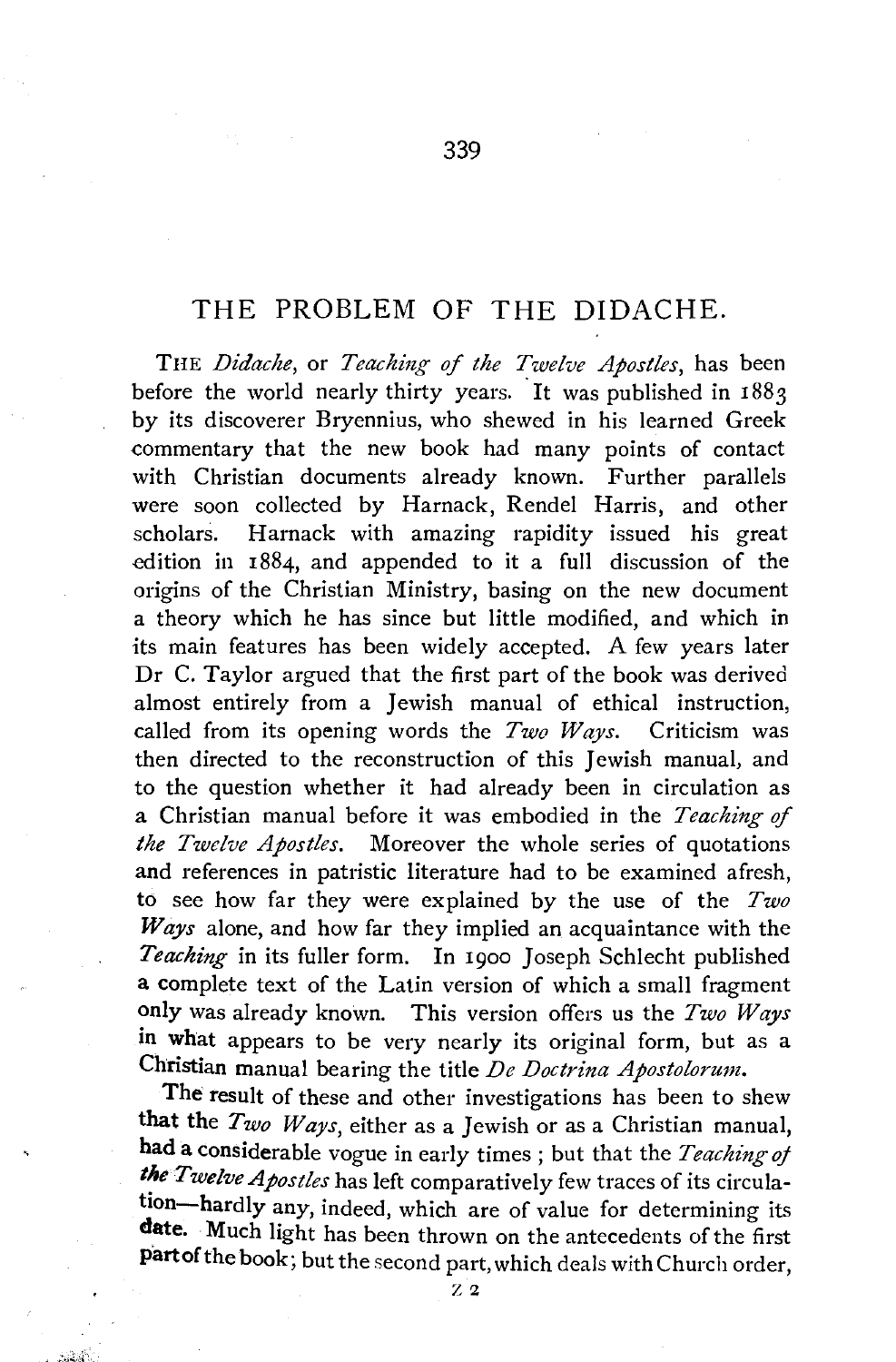himself to record is the teaching given by the Apostles to the Church of their day. It is not as his own book, but as theirs, that he puts out this manual of Church discipline. He has no care, as other authors had, to invent a plausible situation to explain how this teaching was formulated or came to his knowledge : he prefers to remain in the background, and allow the *Teaching* to win its way to acceptance on its merits. The book no doubt is coloured by the circumstances of his own time and place; and yet so little coloured that no one has ever been able to give convincing proof either of its locality or of its date. In attempting to interpret it we must constantly remember that two elements are everywhere present : the writer's desire to say nothing that might not be supposed to have been said by the Apostles, and his desire to issue instructions which should have some bearing on the Church life of his day. It is just because he has combined these elements so skilfully, that we cannot either date or locate him.

Our author's obligations to the *Two Ways* end with the warning; ' See that none make thee err from this way of teaching ; otherwise he instructeth thee apart from God.' The Latin version contains a few more clauses after this  $:$ --

' Haec in consulendo si cottidie feceris, prope eris vivo deo : quod si non feceris, longe eris a veritate. haec omnia tibi in animo pone, et non decip(i)eris de spe tua ; sed per haec sancta certamina pervenies ad coronam ; per dominum Iesum Christum regnantem et dominantem cum deo patre et spiritu sancto in saecula saeculorum. Amen.'

Our author has nothing of this. Indeed, he has quite another message : for, in contrast to the requirement that all the precepts must be observed, he introduces the principle of a higher and a lower standard of Christian living. Two passages of St Matthew's Gospel are ringing in his ears : ' Ye shall be perfect, as your heavenly Father is perfect' (v 48), and 'If thou wilt be perfect, go, sell that thou hast, and give to the poor' (xix 21 ). On the first he has already played in his interpolation from the Sermon on the Mount : 'Turn to him also the other cheek, and thou shalt be perfect'; and both are in his mind in the words which follow  $here:$ 

*El μέν γαρ δύνασαι βαστάσαι όλον τον ζυγον του κυρίου, τέλειος έσης*  $\epsilon$ <sup>*i*</sup> δ' <sup>oυ</sup> δύνασαι, ὃ δύνη, τούτο ποίει.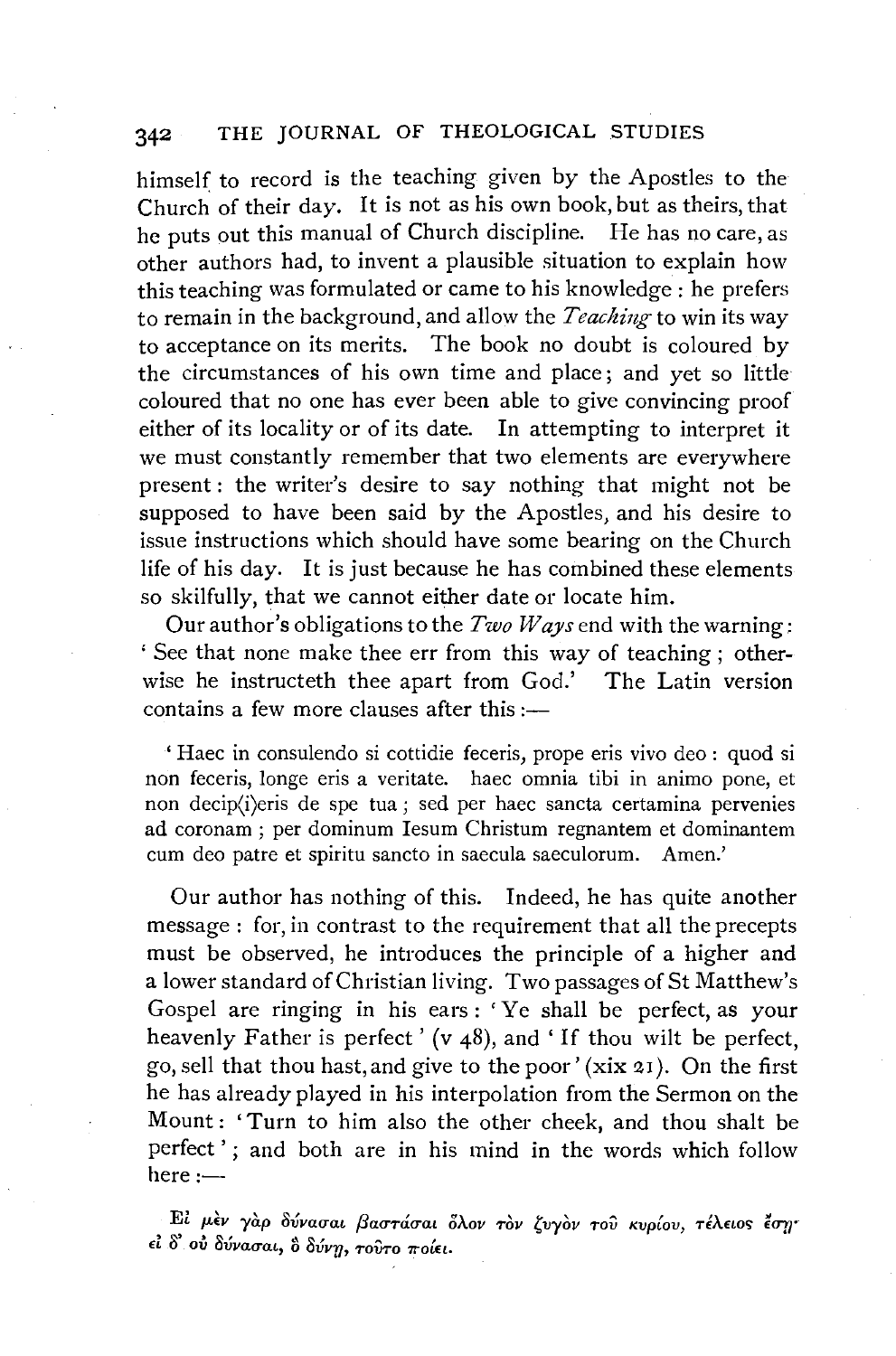Περί δε της βρώσεως, ο δύνασαι βάστασον άπο δε του είδωλοθύτου λίαν πρόσεχε· λατρεία γάρ έστι θεῶν νεκρῶν.

These words form the transition from the first to the second part of the *Teaching*, and they deserve to be studied with care. We must begin by asking ourselves, What Apostolic sanction could the writer have found for this doctrine of a higher and a lower observance, and for the precept 'Do what thou canst'? We naturally think first of the Conference at Jerusalem, which refused to lay on the Gentiles a yoke that even Jews found too heavy to bear, but yet insisted that they must by all means abstain from meats offered to idols. Here we discover much of the phraseology of our passage:  $\epsilon \pi \iota \theta \epsilon \iota \nu a \iota \iota \iota \gamma \delta \nu$   $\tau \iota \iota \iota \iota \gamma \iota \iota \iota \gamma$ τών μαθητών, δυ ούτε οι πατέρες ήμών ούτε ήμεις ισχύσαμεν βαστάσαι, Acts xv 10; and in  $v$ . 28  $\hat{a}\pi\hat{\epsilon}$   $\times$   $\theta$   $a\iota$   $\hat{\epsilon}$   $\delta\omega$ λοθύτων,  $\kappa\tau\lambda$ . Further, 'the yoke of the Lord' recalls 'My yoke' (Matt. xi 29).<sup>1</sup>

But although the passage in the Acts is indubitably in the writer's mind, it does not really sanction two possible courses, a higher and a lower, but rather makes a distinction between Jewish and Gentile converts in regard to ritual requirements. Such a sanction is, however, found in St Paul's advice concerning. Virgins in  $\bar{1}$  Cor. vii 25-40, where we have a series of examples in which the Apostle offers two permissible courses, of which one in his judgement is the better and more consonant with Christian devotion. I should not venture to put St Paul's  $\delta \theta \acute{\epsilon} \lambda \epsilon \iota$ , ποιείτω (1 Cor. vii 36) side by side with our author's  $\delta \delta \psi \eta$ ,  $\tau \delta \bar{\psi} \tau \delta \eta$  and it it were not that there is strong reason for believing that considerable use has been made in the *Teaching* of this part of the Corinthian Epistle.<sup>2</sup> The very next topic to which the Apostle turns is the question of idol-meats, and there is a curious coincidence, if it be nothing more, in the language of  $I$  Cor. viii 4  $\pi\epsilon\rho\lambda$   $\tau\hat{\eta}s$  βρώσεως ούν τών είδωλοθύτων, οίδαμεν ότι ούδεν είδωλον έν κόσμω, κτλ.

But indeed I think we shall have to admit that there is more than coincidence, or at any rate that there are at this point more coincidences than one. Let us observe how the Apostle divides

<sup>&</sup>lt;sup>1</sup> The worship of 'dead gods' is a phrase possibly suggested by the reference to 'the living God' (prope eris vivo deo), if we may suppose that the Latin version as quoted above continues to represent the original which was before our author.

<sup>&</sup>lt;sup>2</sup> St Paul's argument is based on the transitoriness of the present world:  $\pi a \rho a \gamma \epsilon \iota$  $\gamma$ άρ τὸ σχῆμα τοῦ κόσμου τούτου (1 Cor. vii 31): a thought which finds expression later in the *Teaching* (x 6), in the strange  $\pi a \rho \epsilon \lambda \theta \epsilon \tau \omega$   $\delta$   $\kappa \delta \sigma \mu$ os ob $\tau$ os.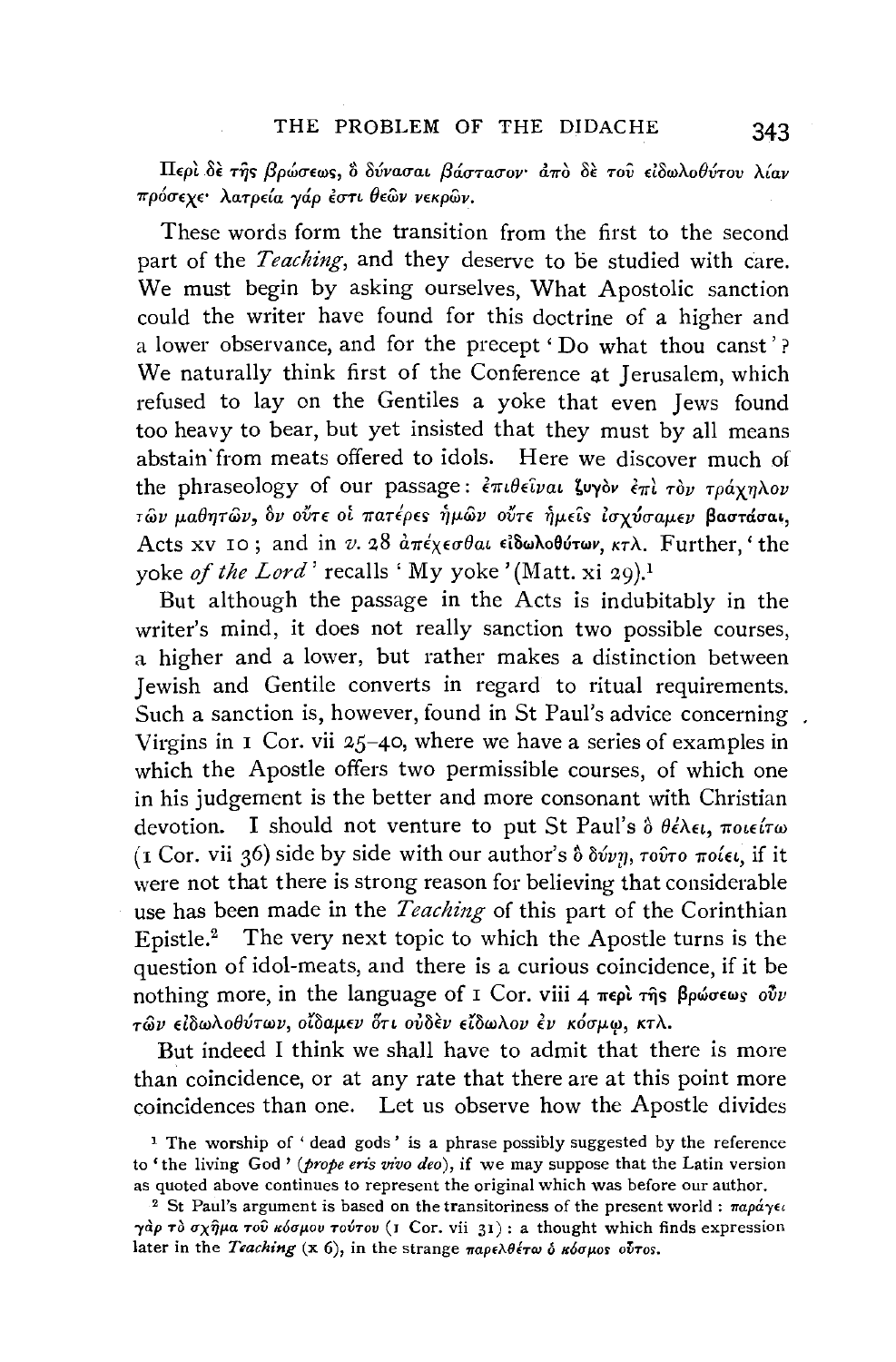is still an unsolved riddle. It does not seem to fit in anywhere. in either time or place. The community which it presupposes is out of relation to all our knowledge of Church history. It is as much an isolated phenomenon after all our researches as when it surprised us at its first appearance. We still ask, Where was there ever a Church which celebrated the Eucharist after the manner here enjoined? Where was there ever a Church which refused to allow Apostles more than a two days' stay?

The object of the present paper is to attack the problem afresh through an investigation of the author's indebtedness to the writings of St Paul and St Luke. Such an enquiry may seem to be foredoomed to failure : for Harnack has declared that there is no decisive instance of any acquaintance with St Paul's Epistles; and that, even if it be admitted that the author had seen them, he certainly did not regard them as in any sense authoritative : moreover quite recently the late Bishop John Wordsworth pronounced a similar  $\frac{1}{10}$ dgement. Now I believe that this conclusion is one which the writer fully intended should be drawn; but I shall be disappointed if I cannot shew that he has used the writings of St Paul, St Luke, and even St John, though he has been at great pains to conceal his obligations.

We must begin with an examination of the title, and an enquiry into the author's intention in framing it. Although the book is frequently referred to as the *Teaching of the Apostles*, it is possible that this short title ought now to be confined to the Christian recension of the *Two Ways,* which is preserved to us in the Latin version. The manuscript which Bryennius discovered gives us two titles: first of all,  $\Delta t \delta a \chi \eta$   $\tau \hat{\omega} \nu$   $\delta \omega \delta \epsilon \kappa a$   $\hat{\alpha} \tau \sigma \sigma \tau \hat{\omega} \omega \nu$ , and then, as the first line of the text itself, Διδαχὴ Κυρίου διὰ τῶν δώδεκα ἀποστόλων TO'i~ *MVE!TLV.* 

The *Teaching of the Twelve Apostles* may have been the brief title by which the author himself proposed that his work should be familiarly known: for it was the Apostolic tradition-the instructions delivered by the Twelve-that he claimed to record. But the ultimate sanction of the tradition is expressed in the fuller title which is an integral part of the book itself: *The Teaching of the Lord through the Twelve Apostles to the Gentiles.* 

The substance of this longer title is undoubtedly drawn from Matt. xxviii 19 f, the commission to 'the eleven disciples':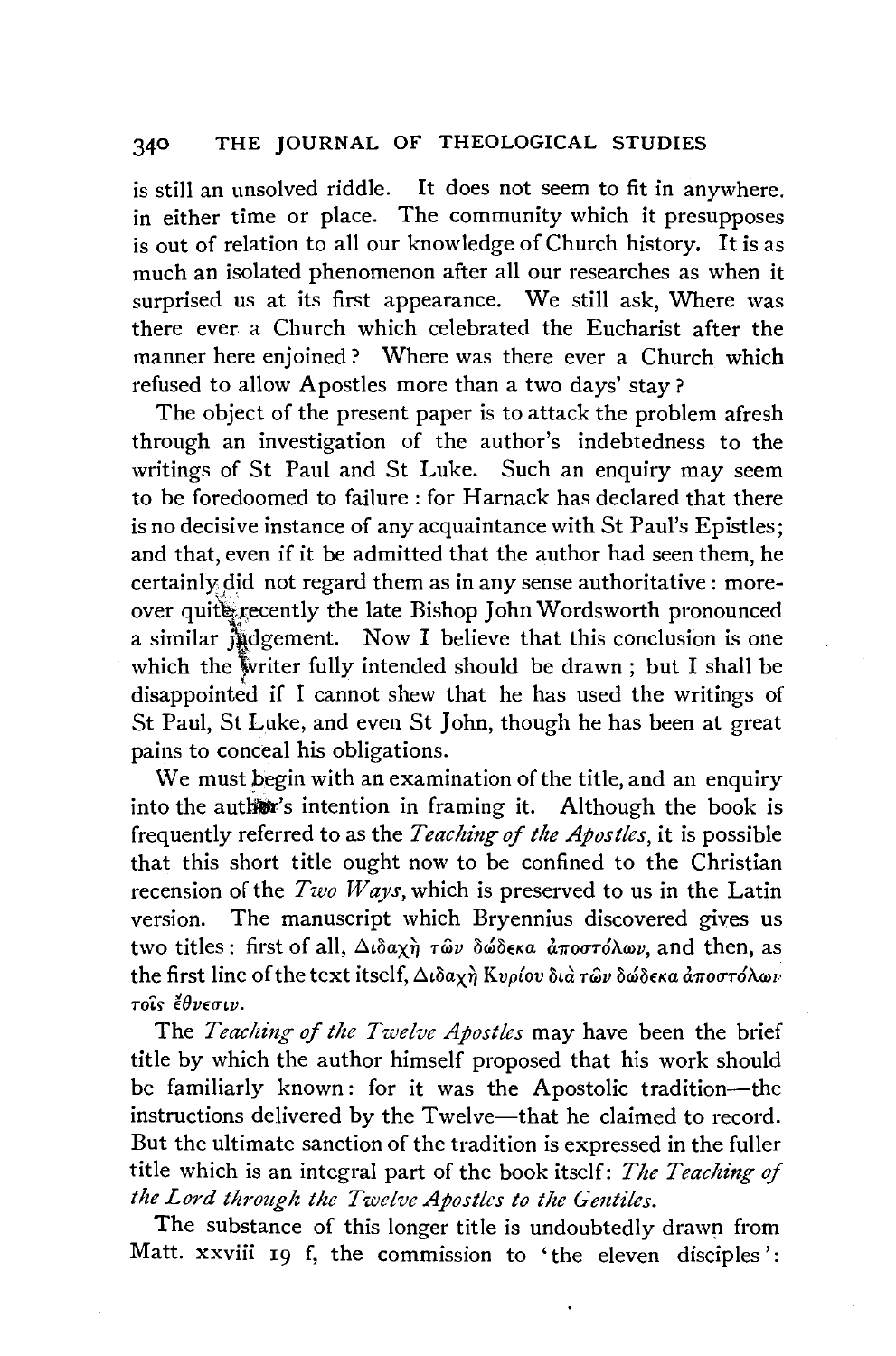Πορευθέντες ούν μαθητεύσατε πάντα τα έθνη, βαπτίζοντες (υ. Ι. βαπτίσαντες) αύτους είς το όνομα του πατρος και του υίου και του άγίου πνεύματος, διδάσκοντες αύτους τηρείν πάντα όσα ένετειλάμην ύμιν. The same passage is referred to after the conclusion of the moral precepts which constitute the first part of the *Teaching* (namely the Two Ways), when the writer in speaking of Baptism says: Ταύτα πάντα προειπόντες, βαπτίσατε είς το όνομα του πατρος και του υίου και του ανίου πνεύματος.

It is plain that the writer professes to record what the Apostles taught to the Gentiles ( $\pi \omega \tau a \tau \partial \psi \partial \eta$ ), whom they were commissioned to instruct and baptize. The 'eleven disciples' who are the repository of the Lord's teaching for the instruction of the Gentiles, become, by the addition of St Matthias, the Twelve Apostles; and thus we have the full explanation of the title, The Teaching of the Lord through the Twelve Apostles to the Gentiles.

How then does the writer proceed in order to produce a book which shall correspond to this title? He starts off with the words 'There are two ways', and he embodies apparently the whole of a pre-existing manual of moral instruction. It is quite possible that it lay before him in its Christian form, already entitled The Teaching of the Apostles: indeed, this title may have given him the cue for his own more elaborate work. After copying a few sentences he introduces a considerable interpolation (i  $3b$ -ii I), which is largely taken from the Sermon on the Mount. He does not, however, quote our Lord's words exactly; for it is not his purpose to give us the Sayings of the Lord, but rather His precepts 'as conveyed through His Apostles : so he purposely blends the language of the First and Third Gospels, and further shews his independence by such a modification as 'Fast for them that persecute you'. We note at once this characteristic of his method : we shall have opportunities of observing it further as we proceed.

Having thus, with the welcome aid of the  $Two\,Ways$ , constructed a representation of the teaching given by the Twelve Apostles to the Gentiles as preliminary to Baptism, he enters upon a task demanding more originality: namely the presentation of their teaching as to the method of Baptism, the celebration of the Eucharist, and other points of Church order. It is of the first importance that we should bear in mind that what he sets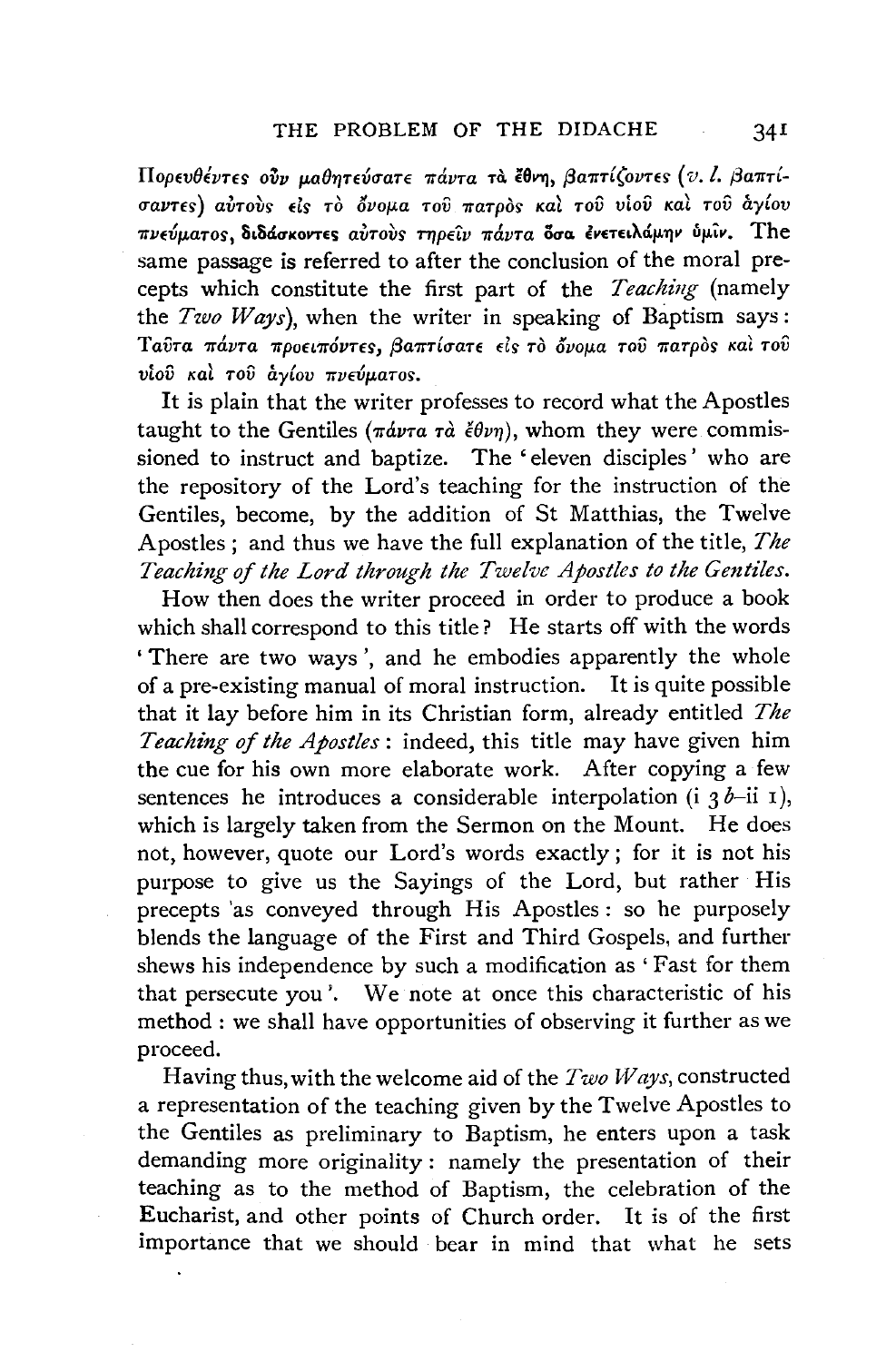this part of his Epistle into sections introduced by the formula ' Now concerning  $\ldots$ 

Περί δε ὧν εγράψατε... vii I. Περί δε των παρθένων... vii 25. Περί δε των είδωλοθύτων... viii 1 (with subsection Περί της βρώσεως  $ov_v \dots$  viii 4). Περί δε των πνευματικών... xii 1. Περί δε της λογίας... xvi 1.  $\Pi$ ερί δε 'Απολλώ του άδελφου'... XVi 12.

It is certainly curious that, as soon as our author has done with his document, the Two Ways, and begins to write with a free hand, he adopts a similar method :-

Περί δε της βρώσεως... vi 3. Περί δε του βαπτίσματος... vii 1. Περί δε της εύχαριστίας... ix 1 (with subsections Πρώτον περί του ποτηρίου... ix 2: Περὶ δε τοῦ κλάσματος... ix 3). Περί δε των άποστόλων και προφητών... xi 2.

The observation of this parallel in structure may incline us to give more weight than we otherwise should to the parallels in language which we have already noted, and to those which will presently come before us.

Our author now proceeds to treat the subject of Baptism. We have already observed that the earlier portion of the book is regarded as the instruction which the Apostles gave to the Gentiles before baptizing them, and that the formula is that which is given in Matt. xxviii 19. We have only to add that, in view of later correspondences, there is reason to think that the ' living water '( $\tilde{v} \delta \omega \rho$  ( $\tilde{\omega} \nu$ ), which is ordered to be used if possible, is a phrase which has been borrowed from St John.

The mention of the pre-baptismal fast leads our author on to speak of fasting more generally. He is now back again at the Sermon on the Mount; and the injunction, 'Let not your fasts be with the hypocrites; for they fast on the second day of the week and on the fifth; but do ye fast the fourth day and the preparation, shews how he can seize upon the sacred words and yet depart entirely from their spirit in the new application which he is concerned to make of them.

'Fasts' and 'hypocrites' suggest the next topic: 'Neither pray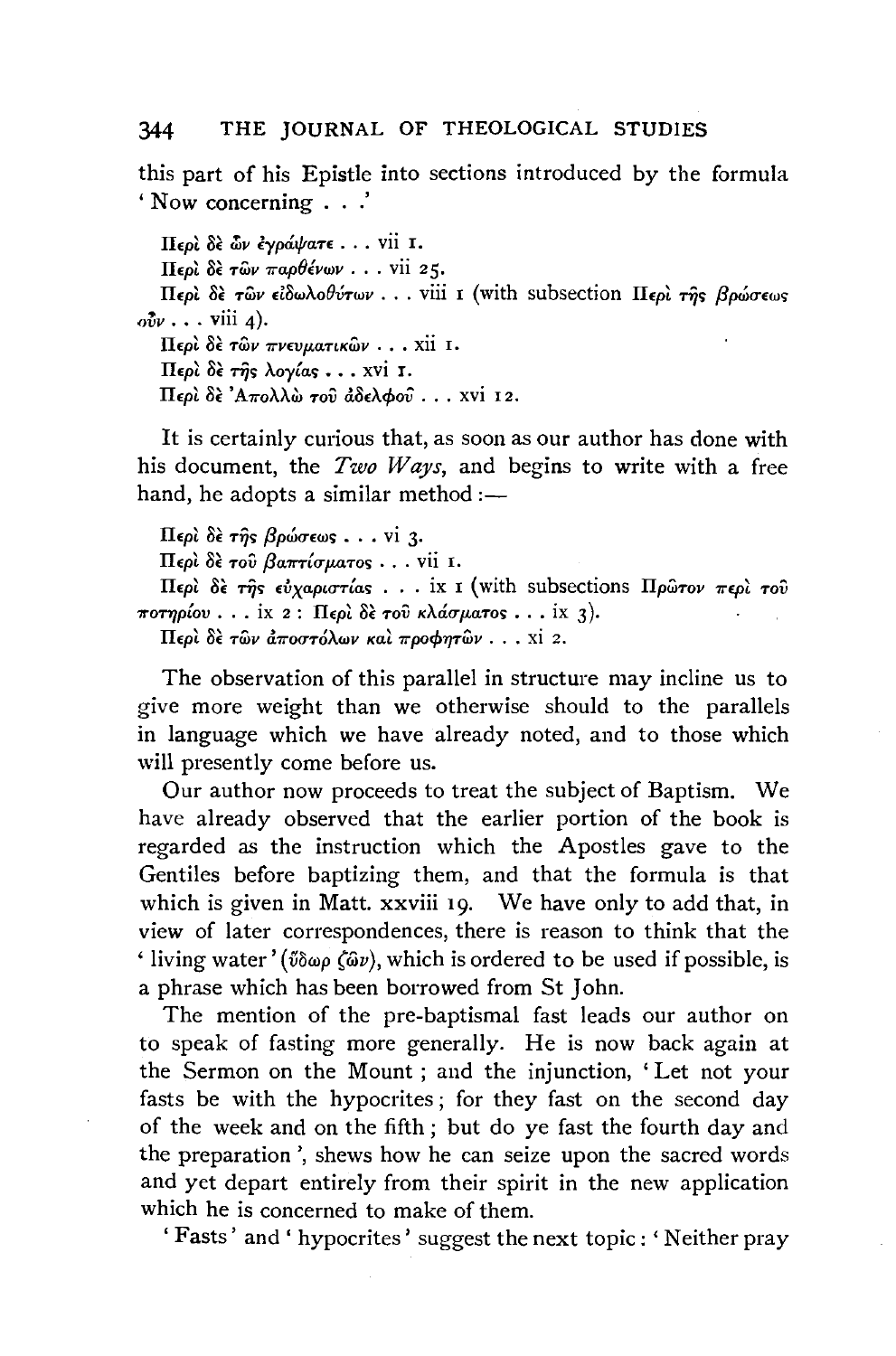as do the hypocrites ; but as the Lord hath commanded in His Gospel, so pray ye: Our Father ...' 'The Gospel' is mentioned again in xi 3, xv 3, 4· The Twelve Apostles can assume that the Gospel in a written form is already in the hands of their converts. It is probable that the writer supposed that St Matthew's Gospel was in circulation in the lifetime of the Twelve Apostles; for it is to that Gospel that he is plainly referring. But it is certain that he himself was acquainted also with the Gospels of St Luke and St John. He will not even give the Lord's Prayer without a difference : for he changes  $\epsilon \nu \tau o \hat{\epsilon} s$  over  $\omega$  into  $\epsilon \nu \tau \hat{\omega}$  over and  $\tau$ ά όφειλήματα into την όφειλήν, and the doxology which he adds is in the unusual form, <sup>5</sup>*τι σου έστιν ή δύναμις και η δόξα εις τους αιώνας*. He does not add 'A $\mu \hat{\eta} \nu$ , a word which he reserves for the Eucharist. It is of course possible that his variations represent a liturgical tradition, for which he thus claims Apostolic sanction.

The precept to pray three times a day  $(\tau \rho)$ 's  $\tau \hat{\eta}$ s  $\hat{\eta} \mu \hat{\epsilon} \rho$ as, as in Dan. vi 11) would find sufficient Apostolic authority in the Acts: at the third hour, when the Apostles are assembled, presumably for prayer, the Holy Spirit descends at Pentecost (ii  $15$ ); at the sixth hour Peter prays at Joppa  $(x 16)$ ; at the ninth Peter and John go up to the temple (iii  $I$ ), and the Gentile Cornelius prays at Caesarea  $(x, 3)$ .

We now come to the Eucharist:  $\Pi_{\epsilon}$  of  $\delta_{\epsilon}$   $\tau_{\eta s}$   $\epsilon_{\nu} \nu_{\alpha}$   $\sigma_{\nu}$  and  $\sigma_{\nu}$  $o$ ύτως εύχαριστήσατε πρώτον περί του ποτηρίου. Then after a brief Thanksgiving we have  $\pi \epsilon \rho \hat{i}$  of  $\epsilon \rho \hat{j}$   $\kappa \lambda \hat{\alpha} \sigma \mu \hat{\alpha} \sigma \rho \hat{\beta}$ , followed by another brief Thanksgiving. Here two points surprise us: first, the Cup is placed before the Bread; secondly, the word  $\kappa\lambda d\sigma\mu a$  in such a connexion is exceedingly odd. The first point is illustrated by  $1$  Cor.  $x$   $16$ ,  $17$  :-

Tò ποτήριον της εύλογίας δ εύλογούμεν, ούχι κοινωνία έστιν του αίματος <sup>τού</sup> χριστού; τον άρτον ὃν κλῶμεν, ούχι κοινωνία του σώματος του χριστού εστιν; ότι είς άρτος, εν σώμα οί πολλοί εσμεν, οί γαρ πάντες εκ του ενος άρτου μετέχομεν.

The only other parallel for this order in early Christian literature is Lk.  $\boldsymbol{x}$ xii 14 f. We have seen enough of our author to be ready to believe that this is a piece of literary perversity on his part, and does not represent the practice of any Christian community. A few lines later he recurs to the usual order when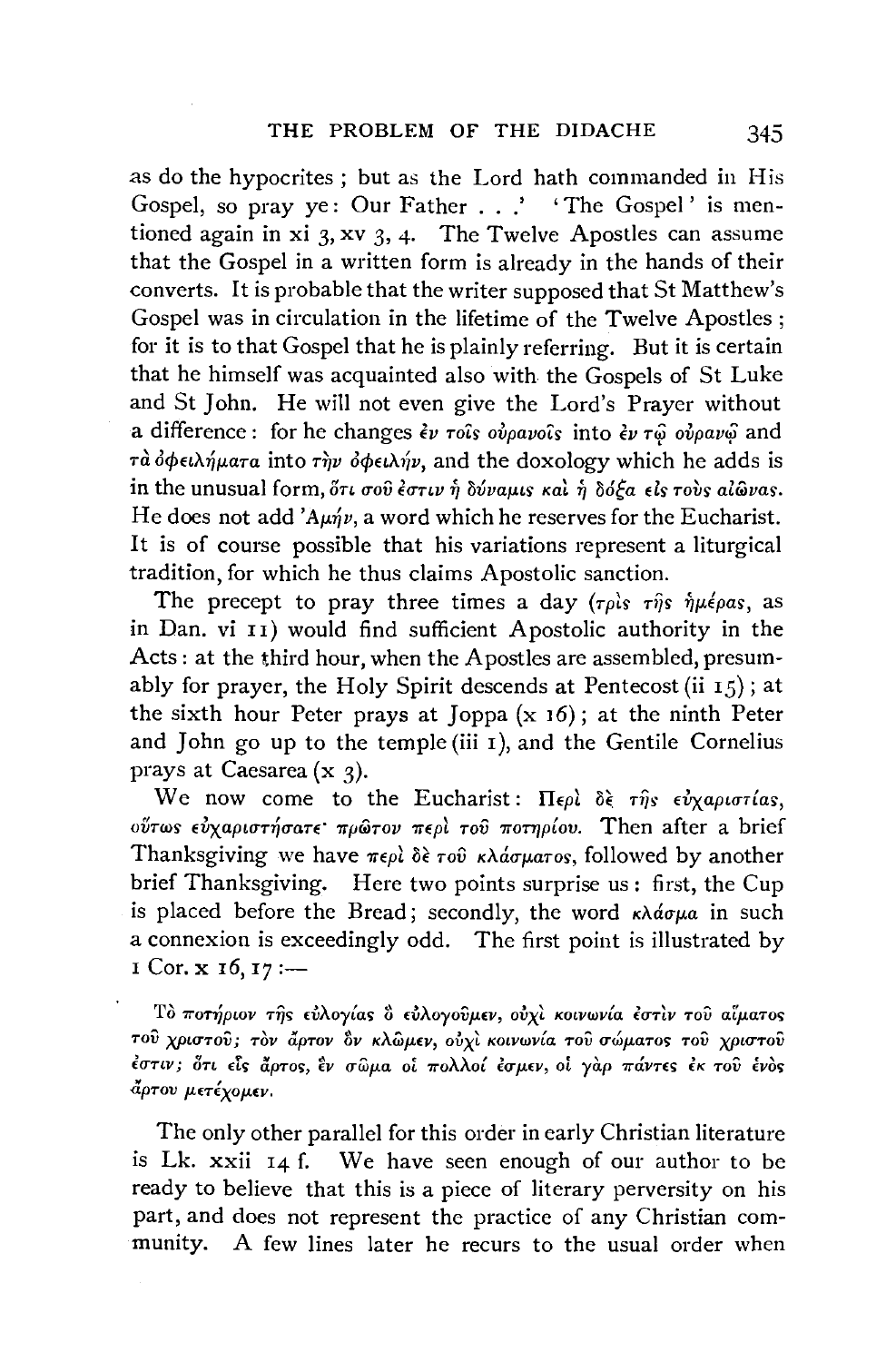he writes, Μηδείς δε φαγέτω ή πιέτω από της εύχαριστίας ύμών, άλλ *of*  $\beta a\pi\pi\mu\sigma\theta\epsilon$ *vres*  $\kappa\tau\lambda$ , ; just as, indeed, St Paul himself does in xi 28 *ooKLp.a(€rw* o~ *livOpwnos Eavr6v, Kat ovrw!> EK rov liprov ia-Odrw Ka' EK*   $\tau$ ού ποτηρίου πινέτω.

The passage in St Paul has provided our author with something more than this derangement of the usual order. It is possible that it has suggested to him the blessing of the Cup and of the Bread separately, each with a special Thanksgiving. And it is very probable that his picturesque illustration of the grains of corn scattered on the mountains and brought together into one loaf is a fancy elaborated to match St Paul's illustration of the unity of those who partake of the portions of the one loaf. We shall return to our author's illustration presently and examine its phraseology.

Meantime we must consider  $\kappa \lambda d\sigma \mu a$ . To such a use of the word as we have here there is no parallel, says Harnack, to be found in the literature of the first two centuries. Again our author is perverse: if he does not use *οἶνοs* but ποτήριον, according to custom, he will not use  $\alpha_{\text{Pros}}$  but invents a new technical term *κλάσμα*. What has suggested it to him? The plural *κλάσματα* is used in all the Gospels for the fragments which remain over when the multitude has been fed. St John who regards the incident as a symbol of the Eucharist uses  $\kappa \lambda d\sigma \mu$ ara twice in the passage: he also says *εύχαριστήσαs* (instead of  $\epsilon v\lambda \phi \eta \sigma \epsilon \nu$ ); and  $\epsilon v \epsilon \pi \lambda \eta \sigma \theta \eta \sigma \alpha \nu$  (instead of  $\epsilon x \rho \sigma \tau \alpha \sigma \theta \eta \sigma \alpha \nu$ ), which is to be compared with the  $\mu \in \hat{\mathfrak{m}}$   $\delta \in \hat{\mathfrak{m}}$   $\ell \in \hat{\mathfrak{m}}$ . *in*<sup>0</sup> $\ell$ </sup>*pau* which has raised much discussion in the *Teaching* (iv 1). That this is the source of  $\kappa\lambda d\sigma\mu a$  we shall probably be prepared to admit, when we have examined the language of the Prayer which follows the second of the Thanksgivings. Let us first set the two Thanksgivings side by side  $:$   $-$ 

| For the Cup.                                    | For the Broken Bread.                                          |
|-------------------------------------------------|----------------------------------------------------------------|
| Εύχαριστούμέν σοι, πάτερ ήμων,                  | Εύχαριστούμέν σοι, πάτερ ήμων,                                 |
| υπέρ της άγίας αμπέλου Δαβίδ του                | ύπερ της ζωής και γνώσεως,                                     |
| παιδός σου,                                     |                                                                |
| ής έγνώρισας ήμιν διà 'Ιησού του<br>παιδός σου· | ης εγνώρισας ήμιν δια Ίησου του<br>πaιδός σον                  |
| σοί ή δόξα είς τους αίωνας.                     | σοι ή δόξα είς τους αίωνας.                                    |
|                                                 | It has been held that the Eucharistic formulae of the Teaching |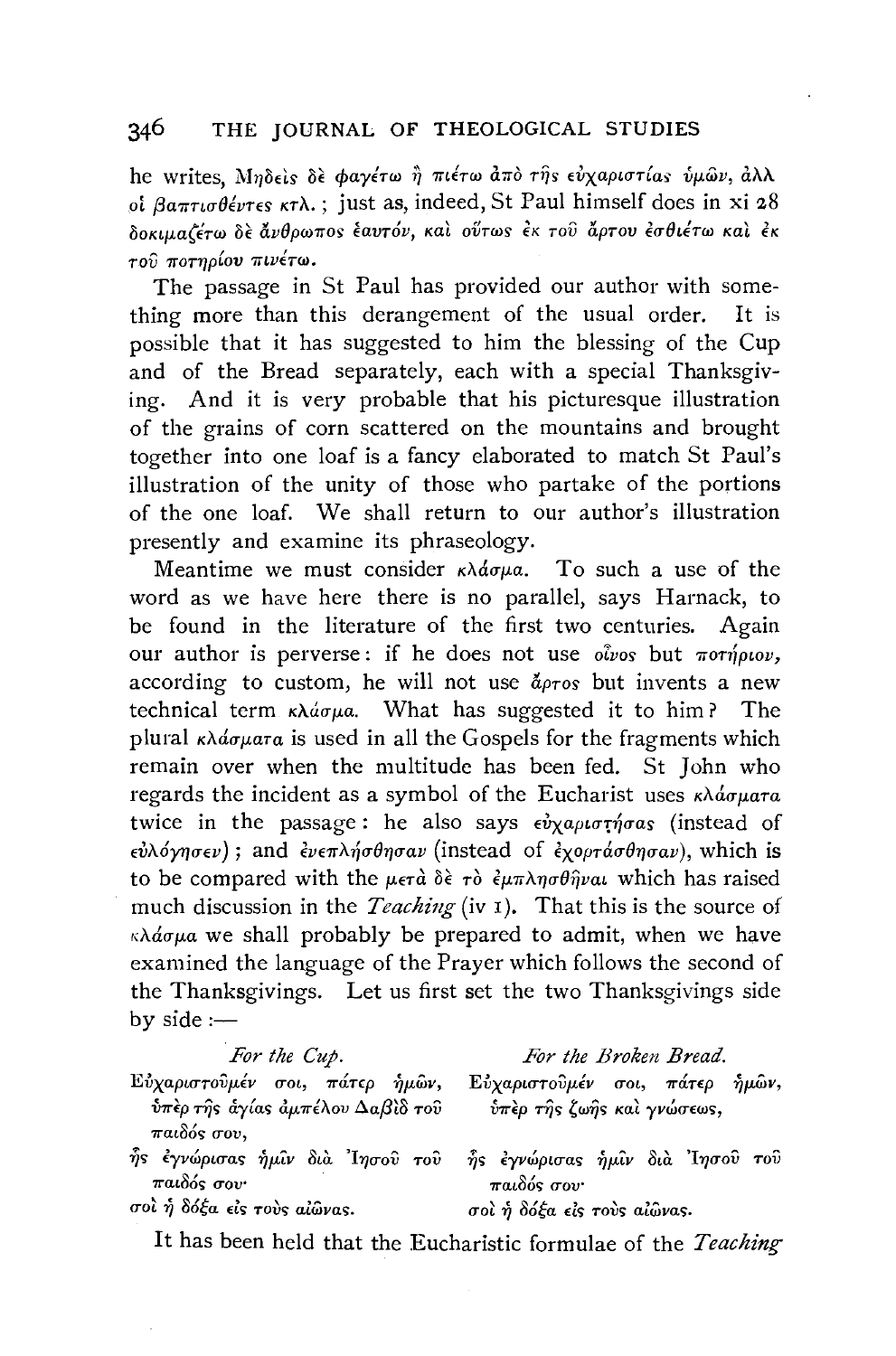were probably borrowed from some current liturgical use and were not the free composition of our author. This view has been based on the unmistakeable signs of Iohannine vocabulary which they present, and the supposed absence of any traces of St John's Gospel in the rest of the book. It has further been held that the phraseology is to be accounted for not by direct use of the Fourth  $\frac{1}{2}$  Gospel, but by the prevalence of such phraseology in the district in which both these formulae and the Johannine writings came into existence. But I think we shall find that the Gospel of St John has been directly used here and elsewhere in the book. and that these Thanksgivings are quite characteristic of our author.

We note first that  $\pi \acute{\alpha} \tau \epsilon \rho \acute{\eta} \mu \acute{\omega} \nu$  comes from the Lord's Prayer. which has already been given in full. Next we observe the use of  $\pi a$  as a title of our Lord. This is not what we should expect in a Johannine *milieu*. But our author is familiar with the Acts, and with the Apostolic prayer of Acts iv  $24-30$ : and there (though probably nowhere else in all literature) we find the same juxtaposition of Δαυείδ του παιδός σου and τον άγιον παιδά σου Ίησουν .<br>(also below, διά του όνόματος του άγίου παιδός σου Ίησου).

We proceed to examine the Prayer which immediately follows the Thanksgiving for the  $\kappa \lambda d\sigma \mu a$ :-

"Ωσπερ ήν τούτο (τὸ) κλάσμα διεσκορπισμένον έπάνω τῶν ὀρέων, καὶ συναχθέν έγένετο έν· ούτω συναχθήτω σου ή έκκλησία άπό των περάτων της γης είς την σην βασιλείαν ότι σου έστιν ή δόξα και ή δύναμις δια Ίησου Χριστού είς τους αίώνας.

This Prayer is a literary tour de force. We have seen that St Paul, in the passage quoted above, after speaking of the blessing of the Cup and the breaking of the Bread, added words which concern the Bread alone; and we have suggested that our author's metaphor is a perverse imitation, almost a parody, of St Paul's metaphor of the unity of the loaf. We have traced the κλάσμα, which is here said to be συναχθέν, to an equally perverse use of St John's Συναγάγετε τα κλάσματα. But we have yet to account for the awkward participle διεσκορπισμένον, which apparently means to say that the  $\kappa \lambda \dot{\alpha} \sigma \mu \alpha$  is composed of grains of wheat which once were widely scattered and then were brought together into one loaf (συναχθεν έγένετο έν). When we observe that the exposi-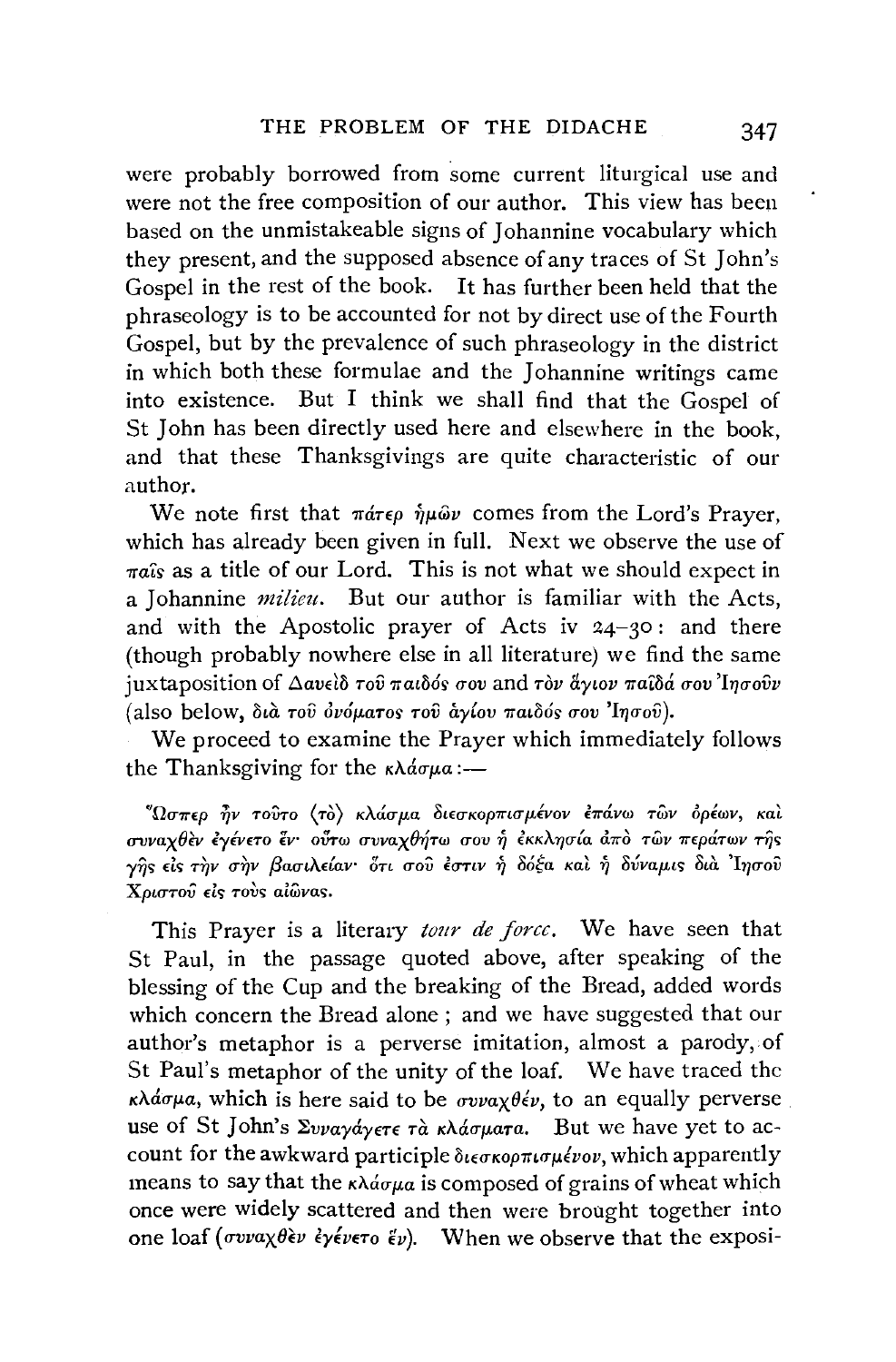tion of the metaphor is the gathering together of the Church from all parts of the world, we cannot mistake the reference to St John's interpretation of the prophecy of Caiaphas (xi 52): *Iva*  $\kappa a$   $\tau \hat{a}$  $\tau$ έκνα του θεού τα διεσκορπισμένα συναγάγη είς έν. And we shall find further reason later for thinking that the high priest's prophecy had taken hold of our author's imagination.

We have now to consider the closing group of Thanksgivings and Prayers, ordered to be said  $\mu \epsilon \tau \dot{a} \tau \dot{\delta} \dot{\epsilon} \mu \pi \lambda \eta \sigma \theta \hat{\eta} \nu a$ . It is really fruitless to enquire whether the writer had in view the combination of the Eucharist with a meal or not: such a situation would be offered to him by I Cor. xi. But the word  $\epsilon \mu \pi \lambda \eta \sigma \theta \hat{n} \nu \alpha \iota$  cannot be pressed to indicate this, now that we have traced it back together with κλάσμα to St John's narrative of the Feeding of the Multitude.

First, then, we have two Thanksgivings:-

Εύχαριστούμέν σε, πάτερ άγιε, ύπερ του αγίου ονόματός σου, ού κατεσκήνωσας έν ταΐς καρδίαις ήμων, και υπερ της γνώσεως και πίστεως και άθανασίας, ής έγνώρισας ήμιν διά 'Ιησού του παιδός σου· σοι ή δόξα είς τους  $a$ <sub>i</sub> $\hat{a}$ *vas*.

Σύ, δέσποτα παντοκράτορ, έκτισας τα πάντα ένεκεν του ονόματός σου τροφήν τε και ποτον έδωκας τοις ανθρώποις είς απόλαυσιν, ίνα σοι εύχαριστήσωσιν· ήμιν δε έχαρίσω πνευματικήν τροφήν και ποτον και ζωήν αιώνιον δια του παιδός σου. πρό πάντων εύχαριστούμέν σοι, ότι δυνατός εί σοι ή δόξα είς τους αίωνας.

We observe that the writer is systematic in the use of his doxologies: the short form (beginning with  $\sigma o(i)$  he uses four times in Thanksgivings; the longer form (beginning with  $\delta \tau \iota$ σού έστιν) is used at the close of the two Prayers, as he has already used it with the Lord's Prayer.

Next we note echoes of St John: comp. xvii II Tárep åyie, τήρησον αύτούς έν τώ ονόματί σου, ώ δέδωκάς μοι, and 26 έγνώρισα αύτοις το όνομά σου και γνωρίσω. Also Pauline echoes: comp. I Tim. vi 16 αθανασίαν, and 17 επι θεώ τω παρέχοντι ήμιν πάντα πλουσίως είς απόλαυσιν (cf. iv 3, 4 βρωμάτων α ο θεός έκτισεν είς μετάλημψιν μετά εύχαριστίας .... ότι παν κτίσμα θεού καλόν, καί ούδεν απόβλητον μετά εύχαριστίας λαμβανόμενον): and in I Cor. x 4  $\pi\nu$ ευματικόν βρώμα and  $\pi\nu$ ευματικόν πόμα.

The phrase δνόματός σου ού κατεσκνήνωσας is found in the LXX of Neh. i 9, Jer. vii 12; and  $\delta v v a \tau \delta s$   $\epsilon \hat{i}$ , Kύρι $\epsilon$ , is in Ps.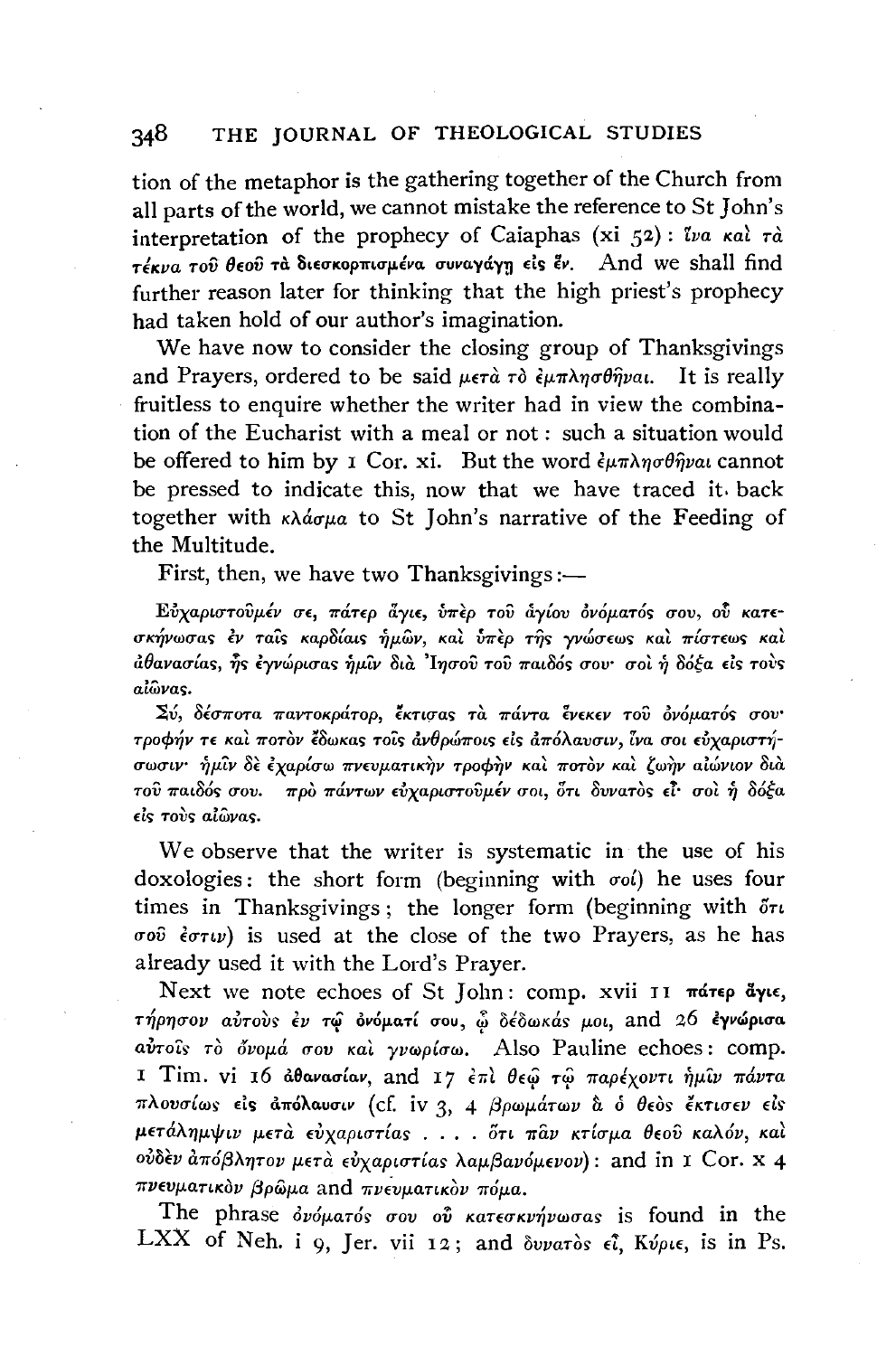1xxxviii (1xxxix) 9. With Σύ, δέσποτα παντοκράτορ, έκτισας τά  $\pi \dot{a}v\tau a$  we may compare the Apostolic prayer from which our author has already drawn: Acts iv 24  $\Delta \epsilon \pi \sigma \tau a$ ,  $\sigma \nu \delta \pi \sigma \mu \sigma \sigma s \tau \delta \nu$ ούρανόν, κτλ.

After these two Thanksgivings comes the following Prayer :-

Μνήσθητι, Κύριε, της έκκλησίας σου του ρύσασθαι αύτην άπό παντός πονηρού και τελειώσαι αύτην έν τη άγάπη σου· και σύναξον αύτην άπο των τεσσάρων ανέμων την αγιασθείσαν είς την σην βασιλείαν, ην ητοίμασας αυτή· δτι σου έστιν ή δύναμις και ή δόξα είς τους αίώνας.

With this we may compare Matt. vi  $13$ , xxiv  $31$ , xxv  $34$ , and I John iv 18 (ού τετελείωται έν τη άγάπη).

Last of all, we have a remarkable group of ejaculations :-

Έλθέτω χάρις και παρελθέτω ο κόσμος ούτος. Ώσαννὰ τῶ θεῶ Δαβίδ. Εί τις άγιός έστιν, έρχέσθω· εί τις ούκ έστι, μετανοείτω· μαραν άθά. 'Aunv.

The first of these ejaculations may remind us of  $I$  Cor. vii  $I<sub>I</sub>$ παράνει γάρ τὸ σχημα του κόσμου τούτου. The second is plainly from Matt. xxi 9, 15; but with a modification, after our author's manner, probably based on Matt. xxii 45 'If David therefore calleth him Lord, how is he his son?'

With the third we must compare, for structure as well as phraseology, I Cor. xvi 22 El τις ού φιλεί τον κύριον, ήτω ανάθεμα·  $\mu a_0$  $\partial \nu$   $d\theta$ *d*. After what we have seen of our author's indebtedness to I Corinthians we can have no doubt that this verse is in his mind at this point.

Lastly, the  $A\mu\eta\nu$  with which he closes his Eucharistic formulae. and which he has carefully refrained from using up to this point, doubtless comes from I Cor. xiv 16 Έπει έαν εύλογης έν πνεύματι, ό άναπληρών τον τόπον του ιδιώτου πώς έρει το Αμήν έπι τη σή  $\epsilon \dot{v} \chi$ apioría; This passage also gives us the clue to the brief sentence with which he ends his directions as to the Eucharistone of the most unexpected sentences in the whole of the book: Τοίς δε προφήταις επιτρέπετε εύχαριστείν όσα θέλουσιν. Why are the Prophets suddenly introduced here, when no mention of them has been made hitherto? And what warrant is there anywhere for the celebration of the Eucharist by a Prophet? If εύχαριστία in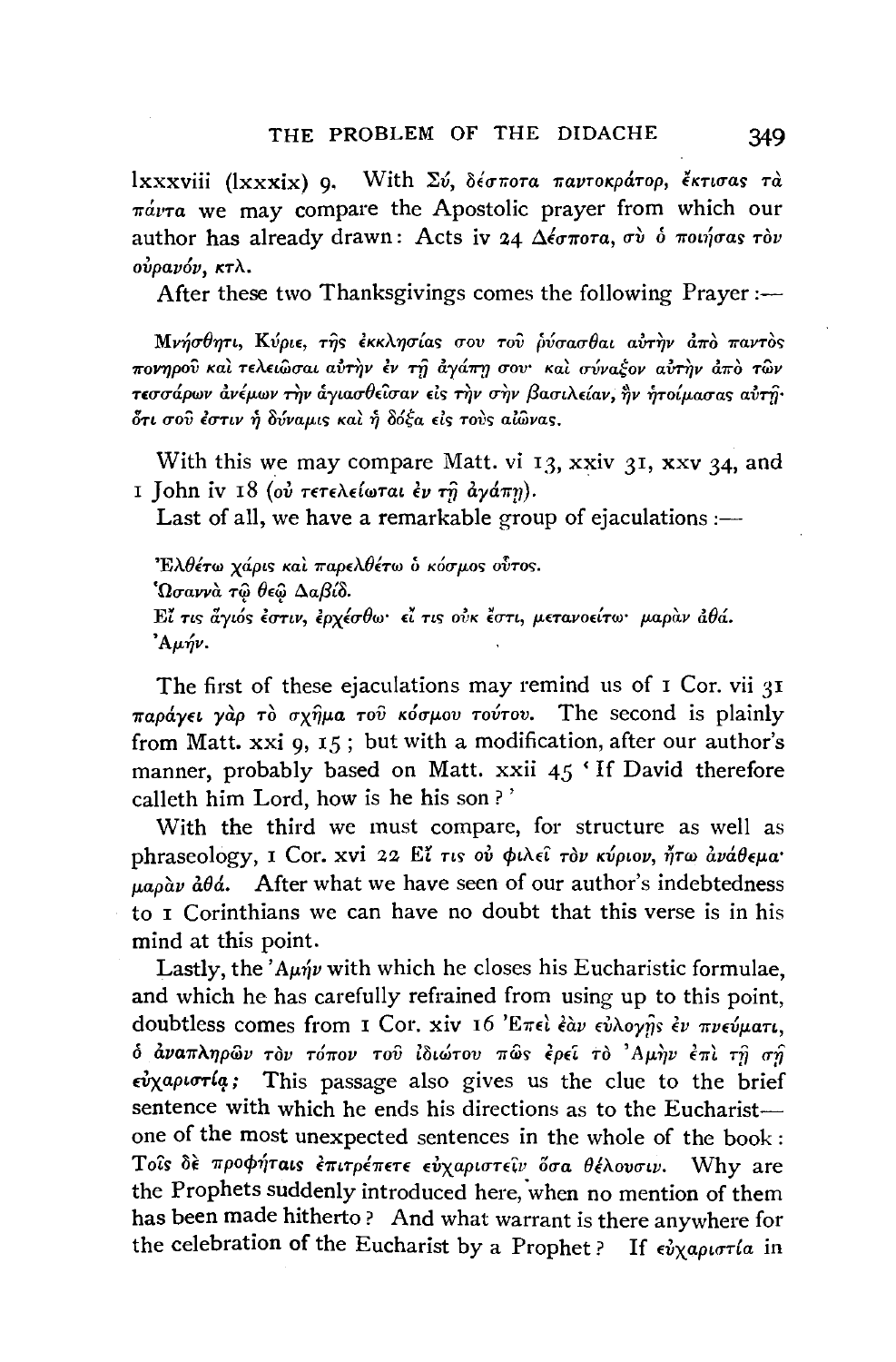this passage of St Paul be taken in the later technical sense of the Eucharist, and if by ' blessing in the spirit' St Paul is supposed to mean the blessing of the elements by a Prophet, we have at once the required Apostolic sanction not only of the celebration of the Eucharist by Prophets, but also of a certain freedom in their performance of the rite.

When we have travelled thus far, and have recognized how intimately acquainted the writer of the *Teaching* was with the First Epistle to the Corinthians, how he has imitated its subdivisions, borrowed its words and phrases, and modified its thoughts to suit his own purposes, we are inclined to ask whether certain other notable features of his book, besides the celebration of the Eucharist by the Prophets, may not be derived from the same source. For example, the fact has been much insisted on that he addresses his injunctions to the community and not to any officers of the community, even when he prescribes rules for Baptism and the Eucharist. The *Two Ways* is addressed to a single disciple ( $\tau \xi$ Kvov  $\mu$ ov): when the close of this is reached, the singular number is kept for a couple of sentences ; but then we come to  $\Pi_{\epsilon \rho}$   $\delta \epsilon$   $\tau$ ou  $\beta a \pi \tau i \sigma \mu a \tau$ os, out  $\sigma$  $\alpha \tau \epsilon$ , and with a few exceptions the plural is henceforth employed. It is quite likely that this mode of giving injunctions even as to ecclesiastical ceremonies in the form of an address to the whole community is simply taken over from St Paul, and is therefore to be regarded as a trick of the writer and no proof at all that he recognized any ' sovereignty of the community ' in such matters.

I am tempted to go a step further and enter on more controversial ground. The Apostles, Prophets, and Teachers, of whom so much has been written since the book was discovered, have appeared to me increasingly unreal the longer I have contemplated them and the more I have tried to find any true parallel to them in any part of the Church. The Apostles are particularly shadowy personages, and the little that is said of them is simply grotesque. Here is the whole of it: $-$ 

'Now concerning the apostles and prophets, according to the command of the Gospel, so do ye. And let every apostle coming to you be received as the Lord. But he shall not remain save one day, and if there be necessity a second also ; but if he remain three, he is a false prophet. And when he goeth forth let the apostle take nothing, save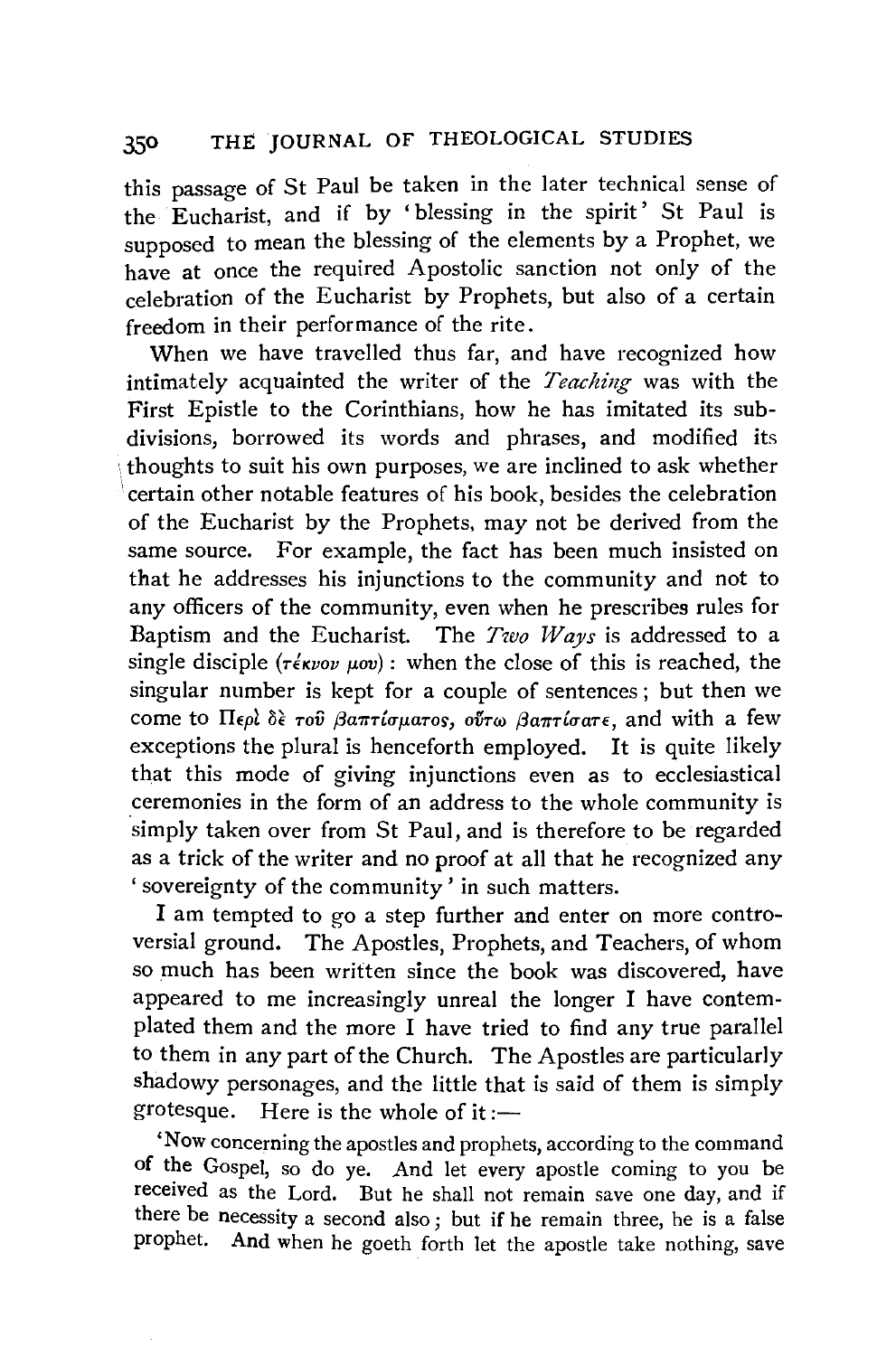only bread till he find lodging; but if he ask for money, he is a false prophet.'

Who are these extraordinary beings, bearing an honoured name, of whom nothing but a most depreciatory warning is uttered? Hilgenfeld was driven to think they were Montanist apostles: 'Harnack,' he says, 'regards them as itinerating evangelists, but he cannot shew that such evangelists were called apostles by Catholic writers.' I confess that I think it more probable that they are a free creation of the writer, who had in his mind St Paul's words in r Cor. xii 28 'God hath set in the church first apostles, secondly prophets, thirdly teachers'. How was his picture of the Church to which the Twelve Apostles addressed their injunctions to be duly drawn, if he left out Apostles and proceeded at once to Prophets, of whom doubtless he knew something, though but little to their advantage ? He knew, as we know, that in the New Testament other Apostles are mentioned besides the Twelve ; not only true Apostles, but also 'false apostles, deceitful workers, transforming themselves into apostles of Christ' (2 Cor. xi 13). He may possibly have known of travelling evangelists, passing to mission-fields, and may have thought the term 'apostle' applicable to them : but if so, his experience of their kind was not fortunate, for he thought it quite likely that they might only prove to be another form of false prophet. At any rate, St Paul had given to Apostles, Prophets, and Teachers the first places in the Church: therefore something must be said about Apostles.

The Prophet was more of a reality. He is somewhat in awe of him, and is afraid to judge of his utterances. St Paul, indeed, had spoken of  $\delta$ ιακρίσειs πνευμάτων (1 Cor. xii 10), and had given the injunction,  $\pi \rho \circ \phi \hat{\eta} \tau \alpha \circ \delta \epsilon$  dvo  $\hat{\eta}$   $\tau \rho \epsilon$ is  $\lambda a \lambda \epsilon$ *i*  $\sigma \alpha v$ , και οι άλλοι  $\delta$ takptvérwotav (xiv 29). It may be that our author limited of  $\ddot{\alpha}\lambda$  $\alpha$  to the other Prophets; at any rate he forbids the community to judge: πάντα προφήτην λαλούντα έν πνεύματι ού πειράσετε ούδε  $\delta$ *lakplvetre*—for this, he adds from Matt. xii 31, is the unforgiveable sin. Some of them acted in a way that ordinary men would not be justified in imitating: yet perchance they were but following the precedent of some of the Old Testament prophets, whose strange actions were meant for a sign : their judgement was with God. His only resource against the numerous class of deceivers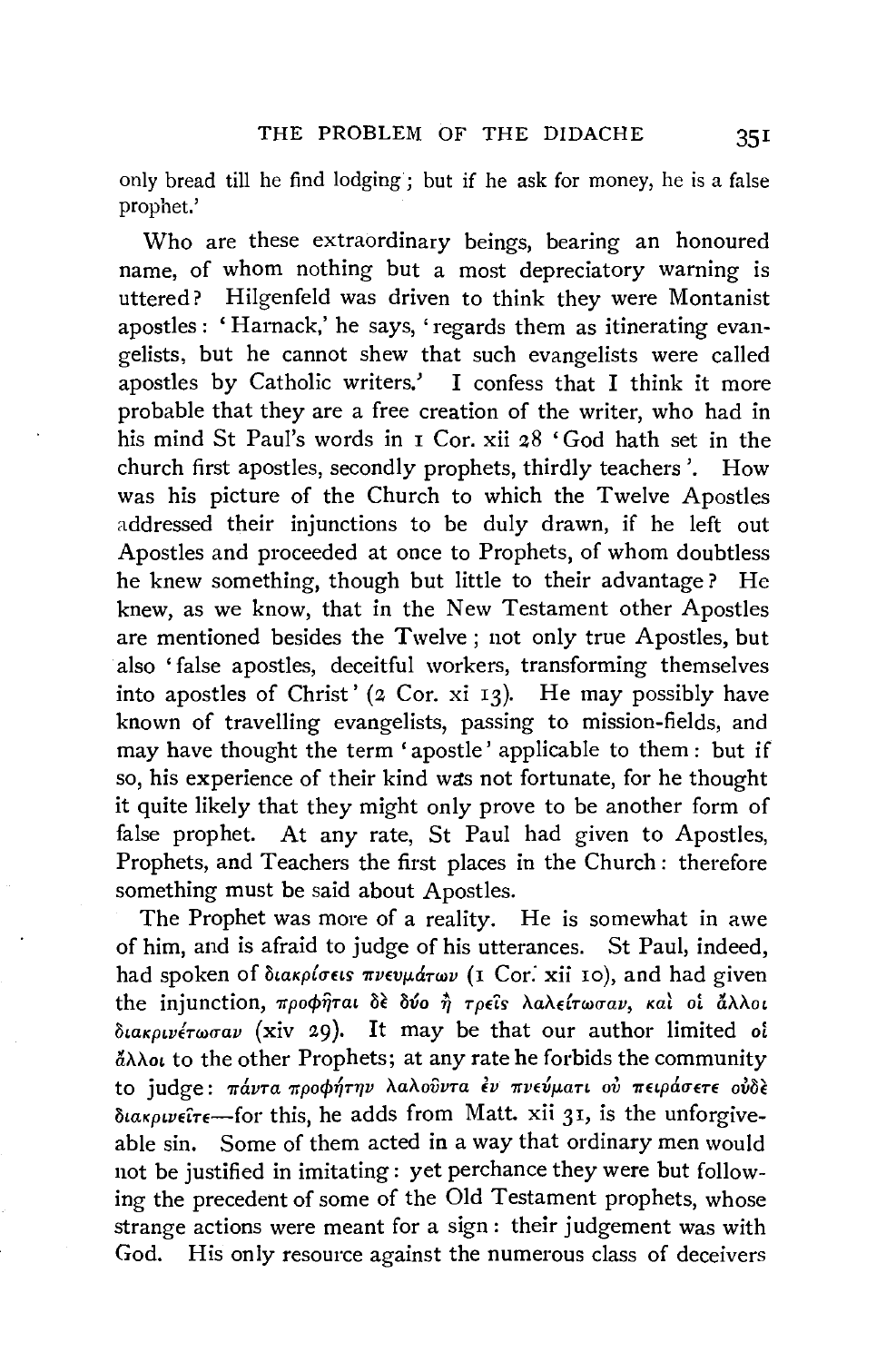is to enioin that they be well tested before they are accepted as true prophets, and to lay down the simple rule that greediness is the sure sign of the false prophet.

From St Paul he had gathered, as we have seen, that Prophets might 'bless in the spirit' at the Eucharist, and therefore could not be limited to prescribed formulae. This is a sufficiently surprising statement, but now follows something more startling still: 'they are your *high priests*.' This is not said in reference to the Eucharist, though he twice speaks of that as a sacrifice, borrowing the word from Malachi. It is said in reference to the reception of firstfruits. He is making provision for a Prophet who desires to settle in a community. To him the Lord's words will apply, 'he is worthy of his meat.' 'Every firstfruit therefore of the produce of wine-press and threshing-floor, thou shalt take and give to the prophets;  $a\dot{v}$  rol  $\gamma d\rho \epsilon \dot{\epsilon} \sigma v \dot{\rho} \dot{\epsilon} \dot{\rho} \rho \dot{\epsilon} \epsilon \dot{\rho} \epsilon \dot{\rho} \epsilon \dot{\rho} \dot{\epsilon} \dot{\rho} \dot{\rho} \dot{\rho} \dot{\epsilon}$ In further enumerating kinds of firstfruits he twice uses the expression 'give according to the commandment'. No such commandment can be deduced from our Lord's words in St Matthew's Gospel: where then has he found his sanction for transferring the Jewish system of firstfruits to provide for the sustenance of Christian Prophets? If we turn again to the First Epistle to the Corinthians, we find what we want in a command of the Lord which was certain to attract his attention  $(ix 13)$ :--

Ούκ οίδατε ότι οί τα ίερα έργαζόμενοι τα έκ του ίερου έσθίουσιν, οί τώ θυσιαστηρίω παρεδρεύοντες τῶ θυσιαστηρίω συνμερίζονται; οὖτως καὶ ὁ κύριος διέταξεν τους το εύαγγέλιον καταγγέλλουσιν έκ του εύαγγελίου ζήν.

The Lord had said that they who preach the Gospel should live of the Gospel, and St Paul had given as the reason for this that the priests in the temple were accustomed to live of the This is enough for our author, who transfers a list of firstaltar. fruits from the Book of Numbers, where they are ordered to be given to the priests, and thus makes an abundant provision for the Prophets, ' for they are your high priests'. We have thus accounted for the provision, but not altogether for the designation. Why αρχιερείς, and not simply ιερείς as in the Old Testament passage from which he has drawn? We have already seen how he has borrowed a striking phrase from the interpreta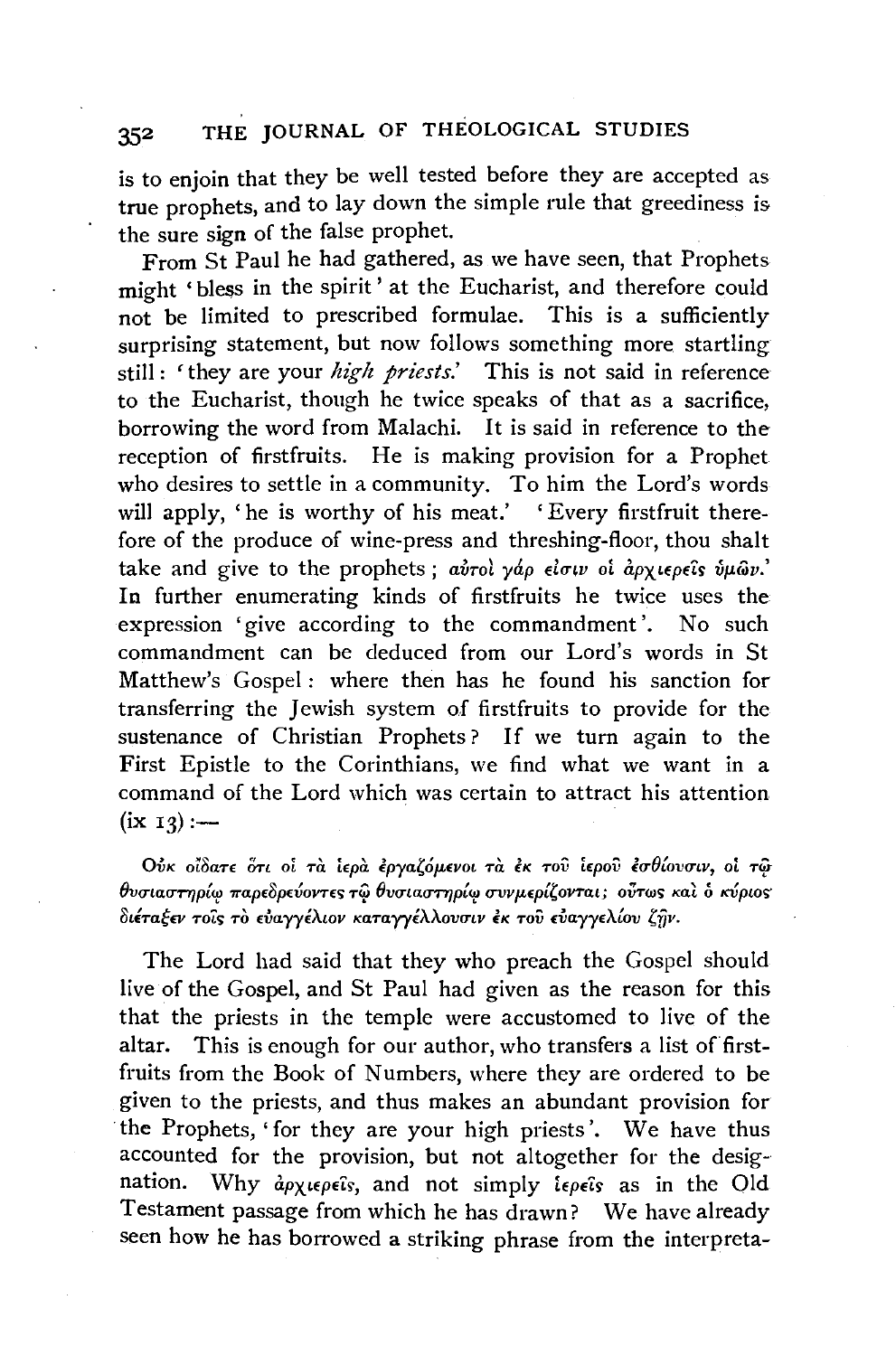tion given by St John to the words of Caiaphas (xi 51 f  $\tilde{u}u$ ...  $\tau$ ά διεσκορπισμένα συναγάγη είς έν). Now the very same passage declares that the high priest, in virtue of his office, spoke as a prophet: τούτο δε άφ' έαυτου ούκ είπεν, άλλά άρχιερεύς ων του ένιαυτου  $\epsilon$ Prophets 'are your high priests'.

The Teacher is added to the Prophet in a rather perfunctory way. He is just mentioned in xiii  $a$   $\omega \sigma a \nu \tau \omega s$   $\omega \delta a \sigma \alpha \lambda \gamma \omega s$ έστιν άξιος και αυτός ὥσπερ ο εργάτης της τροφής αυτου. Our author knows that Teachers come next to Prophets in St Paul's list, and he links them with Prophets in  $xy$  I, 2. But he has nothing to tell us about them as a separate class.

But if Apostles, Prophets, and Teachers are the prominent personages of the Church, whether as occasional visitors or as making a prolonged stay, what of the ordinary government of a Christian community? Had the Twelve Apostles left no directions about that? When he has done with the Prophets, and has given some rules as to the Sunday Eucharist and its preliminaries of confession and reconciliation, he proceeds to speak of those who would ordinarily be responsible for worship and discipline: 'Appoint therefore for yourselves bishops and deacons, worthy of the Lord, men who are gentle and without covetousness and true and proved : for they also minister to you the ministry of the prophets and teachers. Therefore despise them not, for they are your honoured ones together with the prophets and teachers.' He had Apostolic warrant for Bishops and Deacons in Phil. i I and in the Pastoral Epistles. From the latter source he draws his epithets, though somewhat in disguise; in I Tim. iii 3 we find  $\epsilon \pi$  ieikns and  $d\phi \iota \lambda d\rho yv\rho o s$  of the Bishop, and of the Deacons we read ( $v$ . 10) δοκιμαζέσθωσαν  $\pi \rho \hat{\omega}$ rov. But what chiefly interests us is the ground which he assigns for their authority: ύμίν γάρ λειτουργούσι και αύτοι την λειτουργίαν των προφητών και διδασκάλων. How are we to explain  $\lambda \epsilon$ *irovpy* $\epsilon \hat{i}$  in such a connexion? We have seen that he could find but little to say about Teachers, and that he merely linked them on to the Prophets. Now apart from  $\bar{1}$  Cor. xii 28 there is only one passage which brings Prophets and Teachers immediately together: for in Eph. iv 11 Evangelists and Pastors come in between. This passage is Acts xiii 1, 2 'There were at VOL. XIII.  $A$  a

353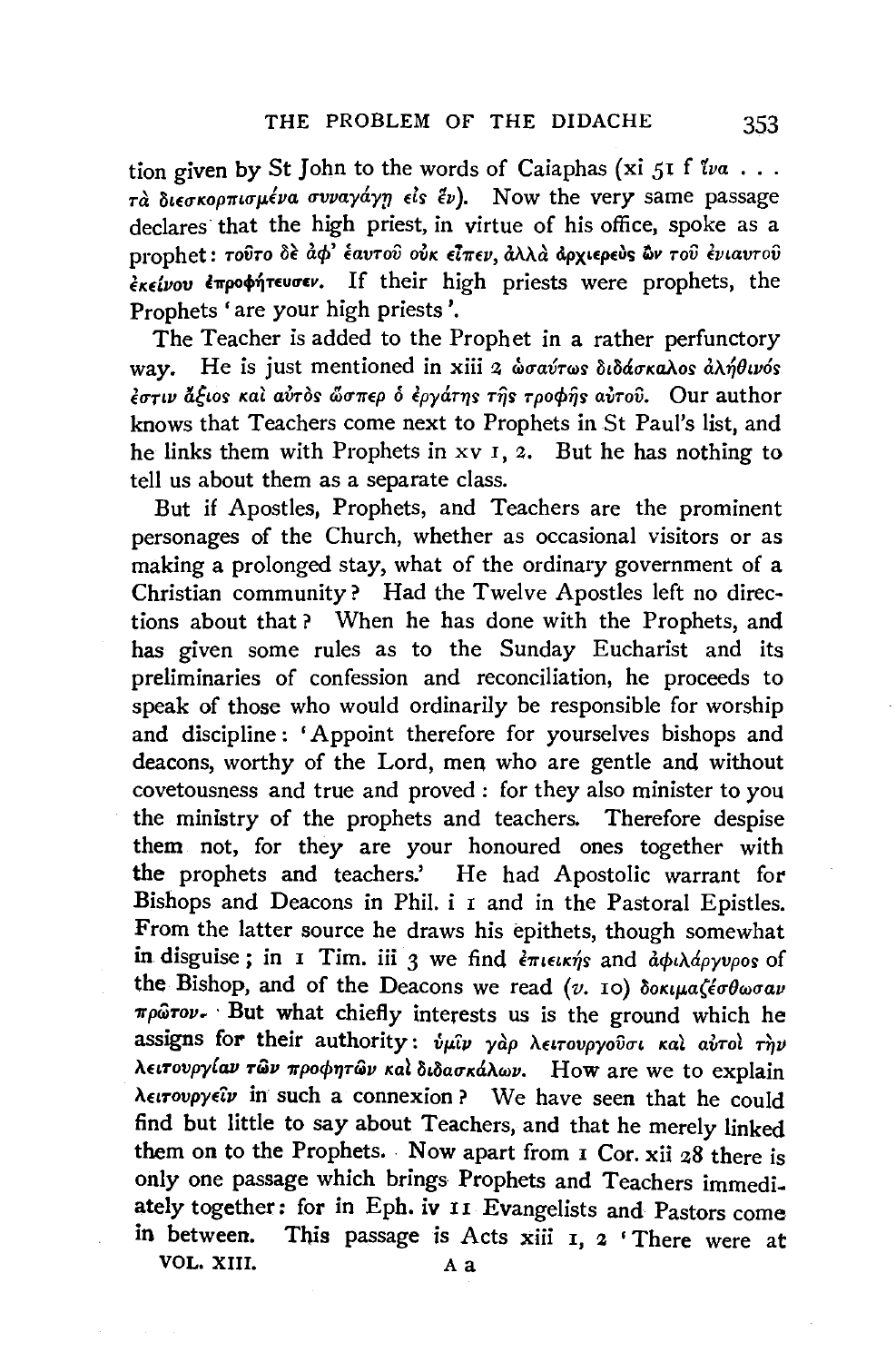Antioch, in the church there, *prophets and teachers* . . . and as they were *ministering* to the Lord', &c. St Luke has derived his phrase  $\lambda \epsilon$ ιτουργούντων τ $\hat{\omega}$  κυρί $\omega$  from the LXX after his manner.  $\frac{1}{12}$  taking it over from I Sam. iii I, where the young prophet Samuel was 'ministering to the Lord'  $(\eta v \lambda \epsilon \mu \tau \sigma \nu \rho \gamma \hat{\omega} \nu \tau \hat{\varphi} \kappa \nu \rho \hat{\mu} \varphi)$ . It is interesting to see how far the phrase has travelled.

The writer of the *Teaching* had doubtless to face the fact that the functions which he ascribes to Prophets were in his own day being performed by Bishops. But he had no Apostolic warrant for the celebration of the Eucharist by a Bishop, such as he had contrived to find in St Paul for its celebration by a Prophet. He succeeds, however, by the aid of Acts xiii  $r_1$ ,  $r_2$ , in building a sort of bridge between Prophets and Teachers on the one side and Bishops and Deacons on the other. What was the actual · constitution of the Church in which he lived, he does not enable us to determine. He may have identified Bishops and Presbyters, as he makes no mention of the latter; but such a conclusion is precarious. And as the instructions which he gives are those of the Twelve Apostles who are addressing' the Gentiles' generally and not any particular community, we can draw no argument from his use of the plural 'bishops and deacons' to decide whether he thought of a single Church as ruled by one Bishop or by several.

If our conclusions are justly drawn, it must be recognized that the writer of the *Teaching*, so far at any rate as matters of Church organization are concerned, confines himself as strictly as he can to what the Twelve Apostles might reasonably be held to have enjoined, and bases his instructions on what he believes he can draw from the Apostolic writings. He disguises his borrowings indeed ; but he also disguises the actual conditions of his own time. The result is that he contributes almost nothing, except doubtful exegesis, to advance our knowledge of the early Christian ministry.

This enquiry is far from being exhaustive. I have pointed to a method of composition which the writer of the *Teaching* has certainly employed. That method can be traced farther than I have traced it here : for I have not attempted to cover the whole ground, and indeed have not touched upon the apocalyptic section with which the book closes. My purpose has been to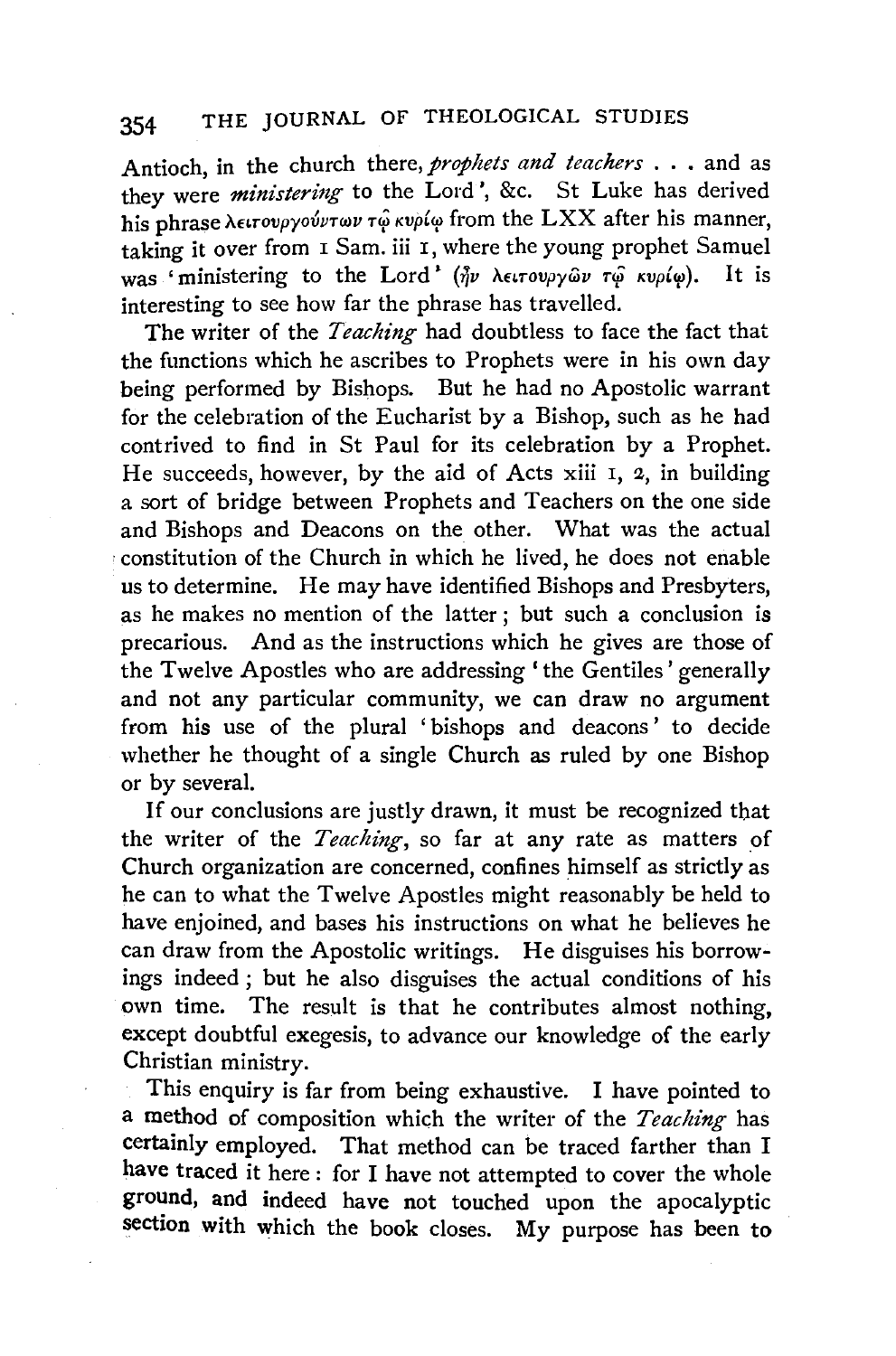indicate an element which has been strangely overlooked in the criticism of this much quoted manual. I wish to provoke discussion.

If what I have said be in the main accepted, certain prominent features of the book will cease to be more than literary curiosities. And then we must ask what notable features remain unexplained, and incapable of explanation, on the principle of deduction from apostolic writings. The kinds of water allowable for Baptism, and the bi-weekly fast-these at once suggest themselves: and (though the writer perhaps thought he found Apostolic sanction for them) the custom of praying thrice a day and the recognition of the professional Prophet may also be regarded as positive features, characteristic of the writer's situation. On the other hand 'silences' of the *Teaching* will be no secure guide. We shall not be at liberty to conclude that the writer knew nothing of a liturgical consecration of the eucharistic elements as the Body and Blood of the Lord, or of carrying the Eucharist to the absent, or of the Paschal fast and the Easter festival. For he may have been quite familiar with these things, and have omitted them simply for want of what he considered a definite Apostolic sanction.

Other questions to be considered afresh will be: Why is there no reference to Christian theology or soteriology in connexion with the preparation for Baptism? Why are there no allusions to persecution by the heathen ? Why is St Paul never mentioned, though his epistles are laid under contribution  $?$  What after all was the writer's object in composing the book?

I do not propose to follow Dr. Bigg, who for quite different reasons from any which I have been suggesting placed the *Teaching* in the fourth century. 1 I should find it rather hard to conceive that it was written after Montanism had attained any considerable vogue. For from the orthodox standpoint there is too much said about Prophets, and from the Montanist standpoint there is too little ; and there is nothing at all about women. Apart from pointing this out I make no suggestion

<sup>1</sup> It may be well to add that I had not seen Dr Bigg's little book, *The Doctrine of*  the Twelve Apostles (London S.P.G. 1898), until after I had written the above. The popular form in which his work was published may perhaps be the reason why his trenchant criticisms have received so little attention.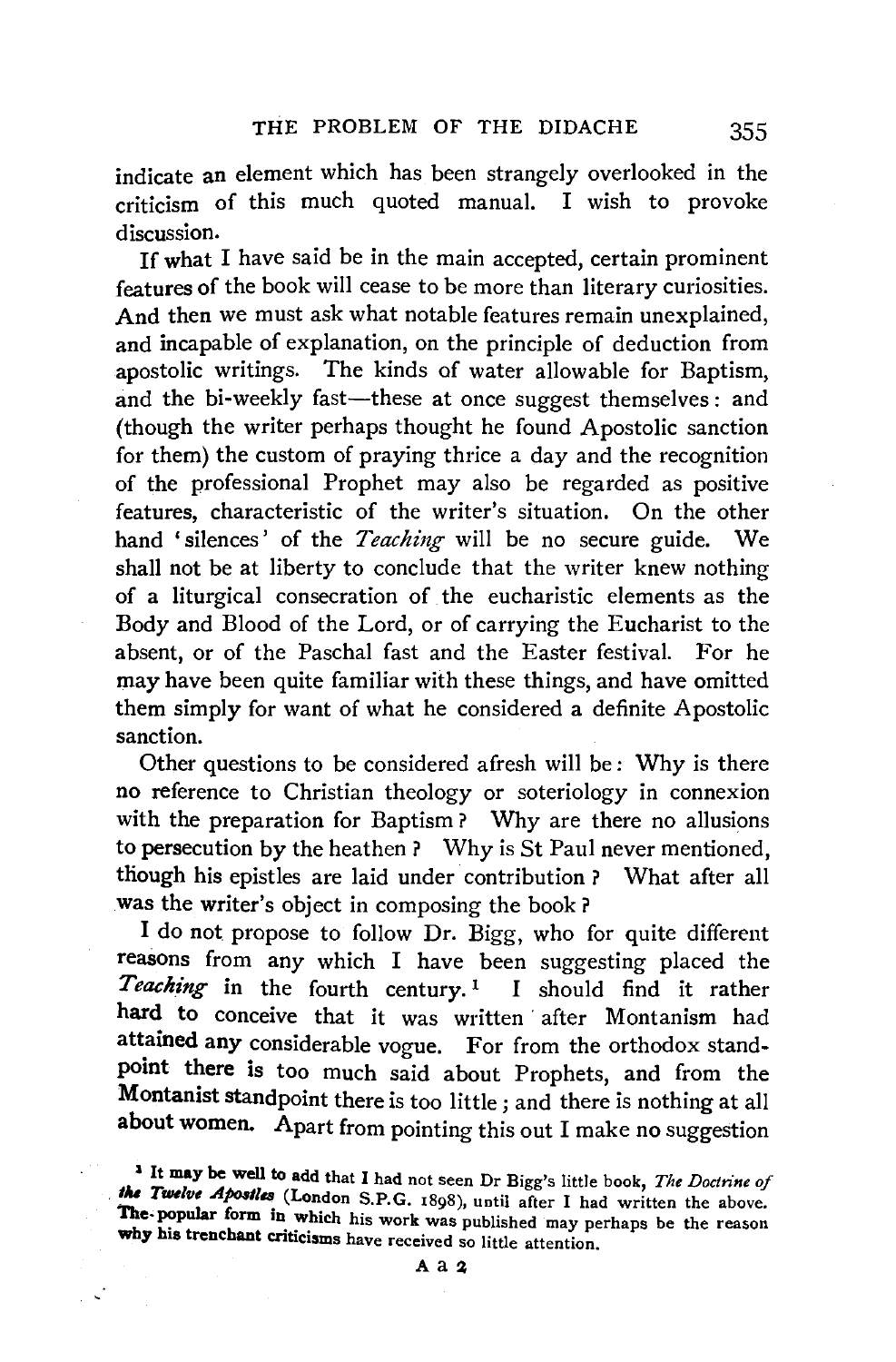as to a date, though I am ready to believe that both Barnabas and Hermas have been used.

I ask for a reconsideration of the problem. The question is not whether this or that feature of the book is susceptible of a better explanation than I have offered, but whether the writer's method was in reality such as I have supposed. Some of the points which I have taken may be dismissed as over-subtle; but if even half of what I have put forward be admitted by serious students, the pen must be drawn through many a sentence, and indeed through whole pages, of some recent descriptions of early Church life and organization.

J. ARMITAGE ROBINSON.